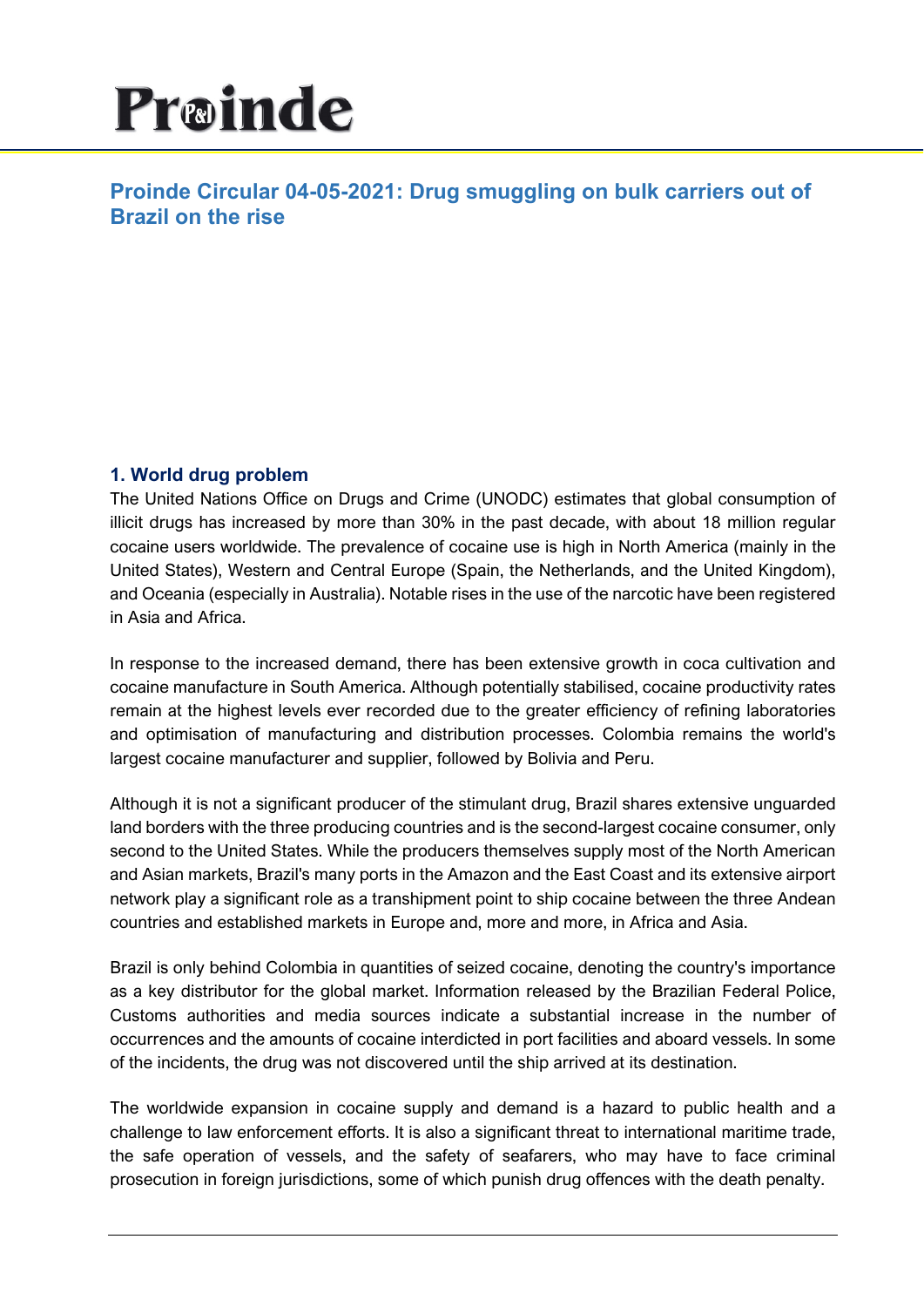# **2. Maritime trafficking routes**

According to the UNODC, the main flow of cocaine trafficking in the Americas is from Colombia to the United States, via the Pacific Ocean or Panama Canal, or by land, through Central America, and then Mexico, where the drug is smuggled into the USA across the southwestern border.

The second busiest trafficking flow is from the producing countries, mainly Colombia, straight to Europe. Over the years, Brazil has gained relevance in maritime cocaine trafficking to that continent, either directly or through transit subregions, such as West, Central and Southern Africa. **Map 1**

Although most of the drug to Asian markets is dispatched by drug carriers on commercial flights, the cocaine that arrives in China is smuggled chiefly by sea, originating in Colombia, through the transpacific route, and in Brazil via the Cape of Good Hope.



**Map 1: Global cocaine trafficking routes by amount seized 2014-2018. Source: UNODC World Drug Report 2020**

Given the high profitability of cocaine trafficking, globalised organised crime groups rely on the internet and information technology, sometimes gaining corrupt access to digitalised logistics planning and automated systems, to devise methods to exploit the vulnerabilities of commercial shipping routes and move massive quantities of drugs to all corners of the world.

Drug trafficking methodology evolves rapidly in response to lagged law enforcement activities. In effect, there are no ports, port facilities or sea routes where ship operators can be sure that the containers and stores on board, or the vessels themselves, are not or will not be contaminated with illegal substances at some points during the voyage.

# **3. Drugs in containers**

The latest figures disclosed by the UN Conference on Trade and Development (UNCTAD) indicate that over 811 million TEUs are handled in container ports worldwide each year, with less than 2% of containers being screened. It is no wonder that moving large quantities of drugs in containerships remains by far the preferred smuggling method for organised crime groups.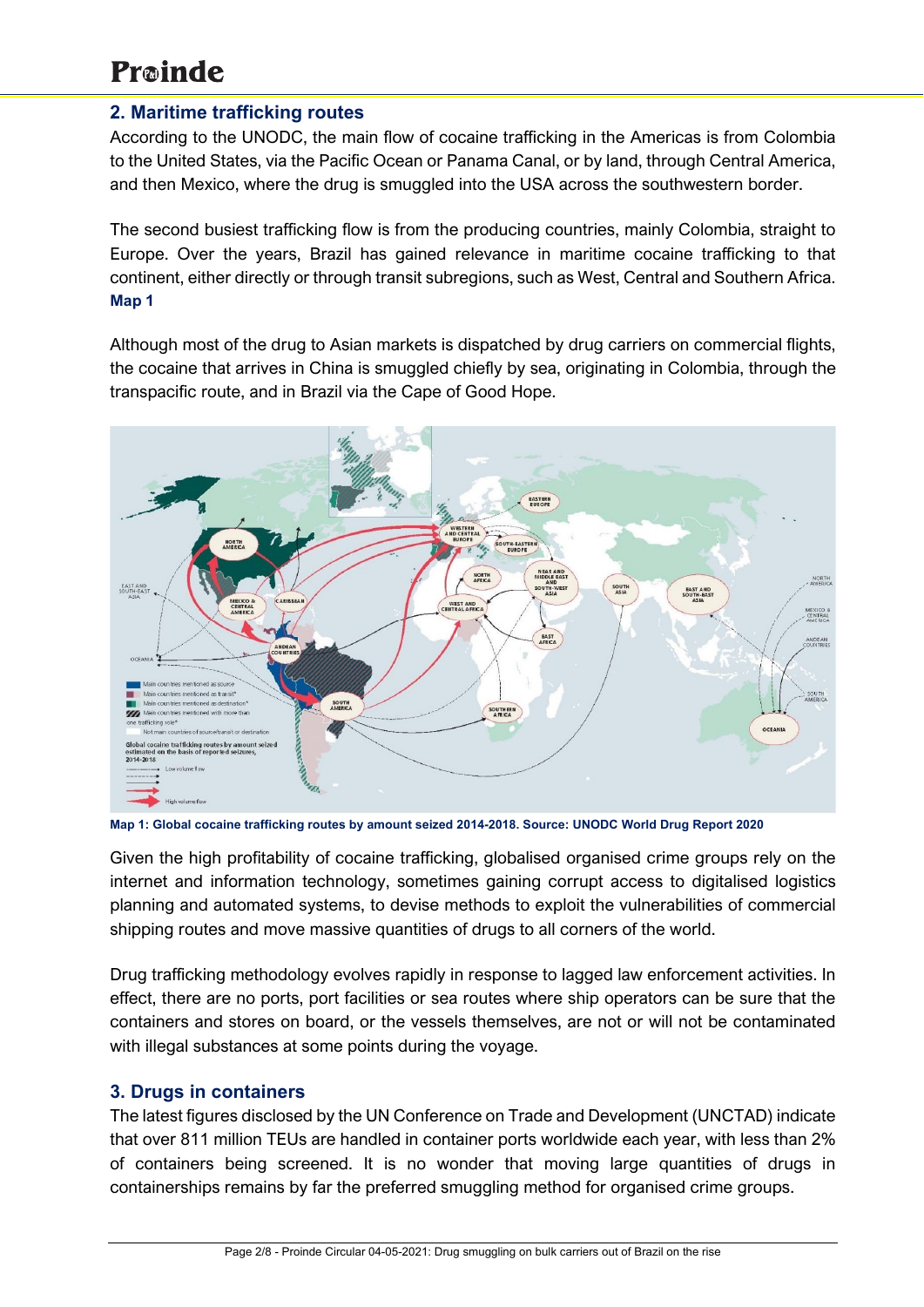The most common *modus operandi* for smuggling drugs in containers out of Brazil is the "ripon/rip-off" method, whereby the cocaine is loaded into the cargo unit at the port of departure and is recovered at the port of destination without the knowledge or cooperation of the shipper, consignee and carrier. It requires corruption of hauliers or port workers at both ends and involves tampering with the original seal, which is usually replaced or repaired to disguise obvious violation.



**Picture 1: (left) drug concealed within the load; drug inserted in container door. Source: Brazilian Customs** 

Drugs are often hidden or incorporated into legitimate cargo shipments, typically involving the cargo owner, packers or port workers. They may also be concealed in the structure of dry containers, such as corner posts, rails, floorings, and into cooling compartments and insulation of walls and doors of refrigerated ("reefer") containers. **Picture 1**



**Picture 2: (left) Customs sniffer dog in action; a container goes through a scanner. Source: Brazilian Customs**

Santos, Latin America's busiest port, is an important departure point for cocaine shipments. The number of seizures has noticeably increased in recent years, reflecting the growth in maritime cocaine trafficking and, possibly, the result of adoption, by the federal authorities, of objective profiling and risk assessment criteria and non-intrusive screenings with container scanners and sniffer dogs. **Pictures 2 & 3**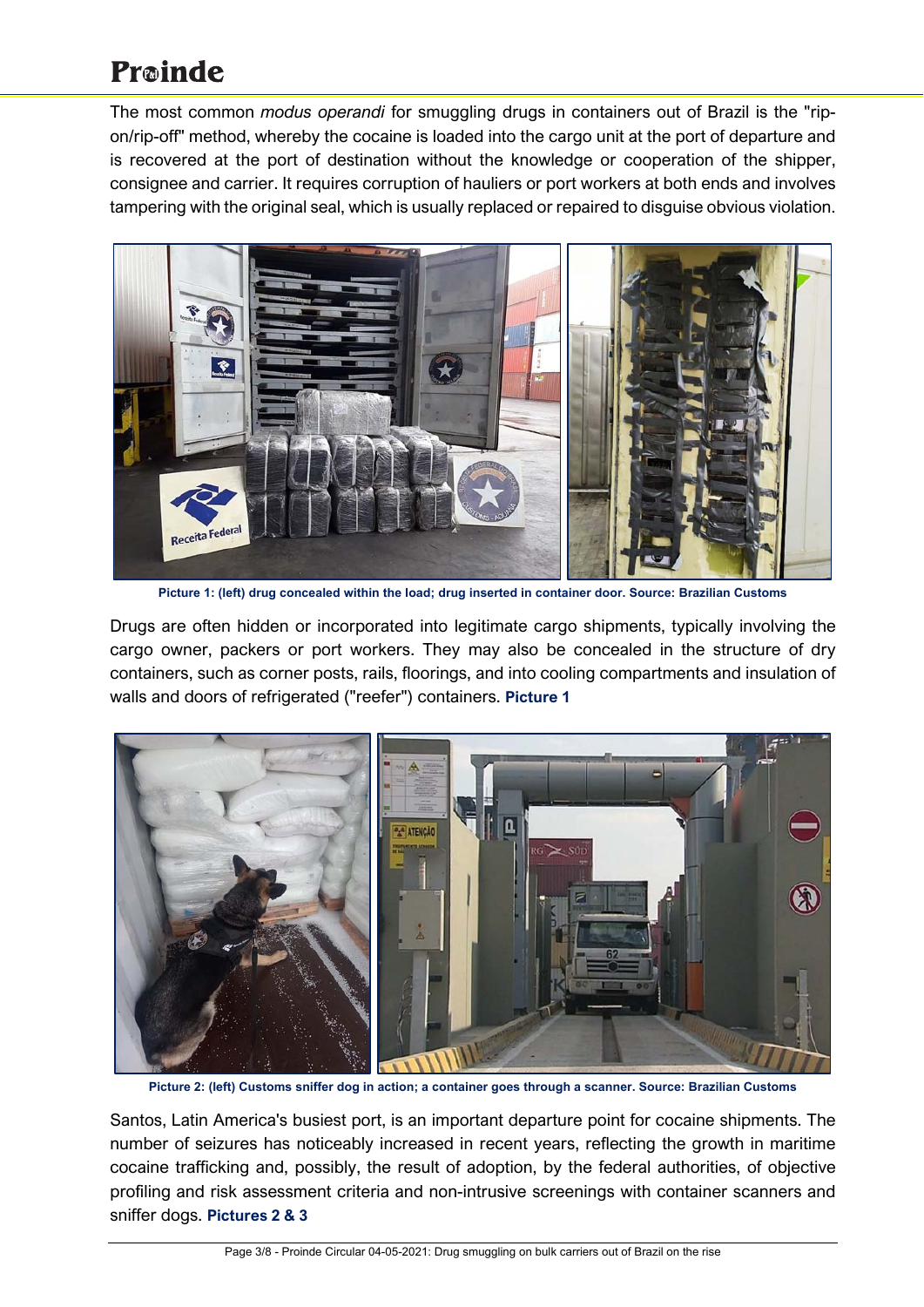Publicly reported seizures of drugs inside containers in Santos alone rose from about 1,672 kilos in 2013 to a record 27 tonnes in 2019. In the same period, the total seizures in the country went from 2,183 Kg to 57 tonnes.

The figures for 2020 are not yet complete but believed to exceed an estimated 15 tonnes in Santos. Antwerp, Rotterdam, Valencia, Le Havre and Hamburg are among the top ports of destinations for the boxes intercepted, packed with a wide variety of legitimate goods. The police considered they were rip-on/rip-off cases without the participation of shippers or carriers. People were caught in the act in only two of these incidents.



**Picture 3: (left) Packages of cocaine found by Customs sniffer dogs. Source: Brazilian Customs**

Until the first week of April this year, at least ten cases of containerised smuggling were recorded in Santos, with about 4,250 kg of cocaine seized, and new seizures continue to be reported.

Other hotspots for cocaine trafficking in containers are the southern ports of Itajai/Navegantes, Rio Grande, São Francisco do Sul and Paranaguá. The latter is Brazil's second-busiest container port and, by the first week of April 2021, it recorded eight incidents resulting in over 1,211 Kg of cocaine intercepted.

In Northern Brazil, cocaine smuggled across the extensive triple border with Colombia and Peru is shipped from Manaus to other ports down the Amazon River and in the Northeast region, particularly in the container terminals of Vila do Conde (Barcarena), Pecem, Suape and Salvador.

# **4. Drugs on vessels**

While drug shipments from Brazil are moved more and more in containers, there is a noticeable rise in the number of cases involving bulk carriers sailing from grain ports with cocaine buried in the bulk cargo, hidden in void spaces or secured to the vessel's hull.

Drugs can be introduced into all types of merchant ships in a variety of ways. The ingenuity of criminals should never be underestimated.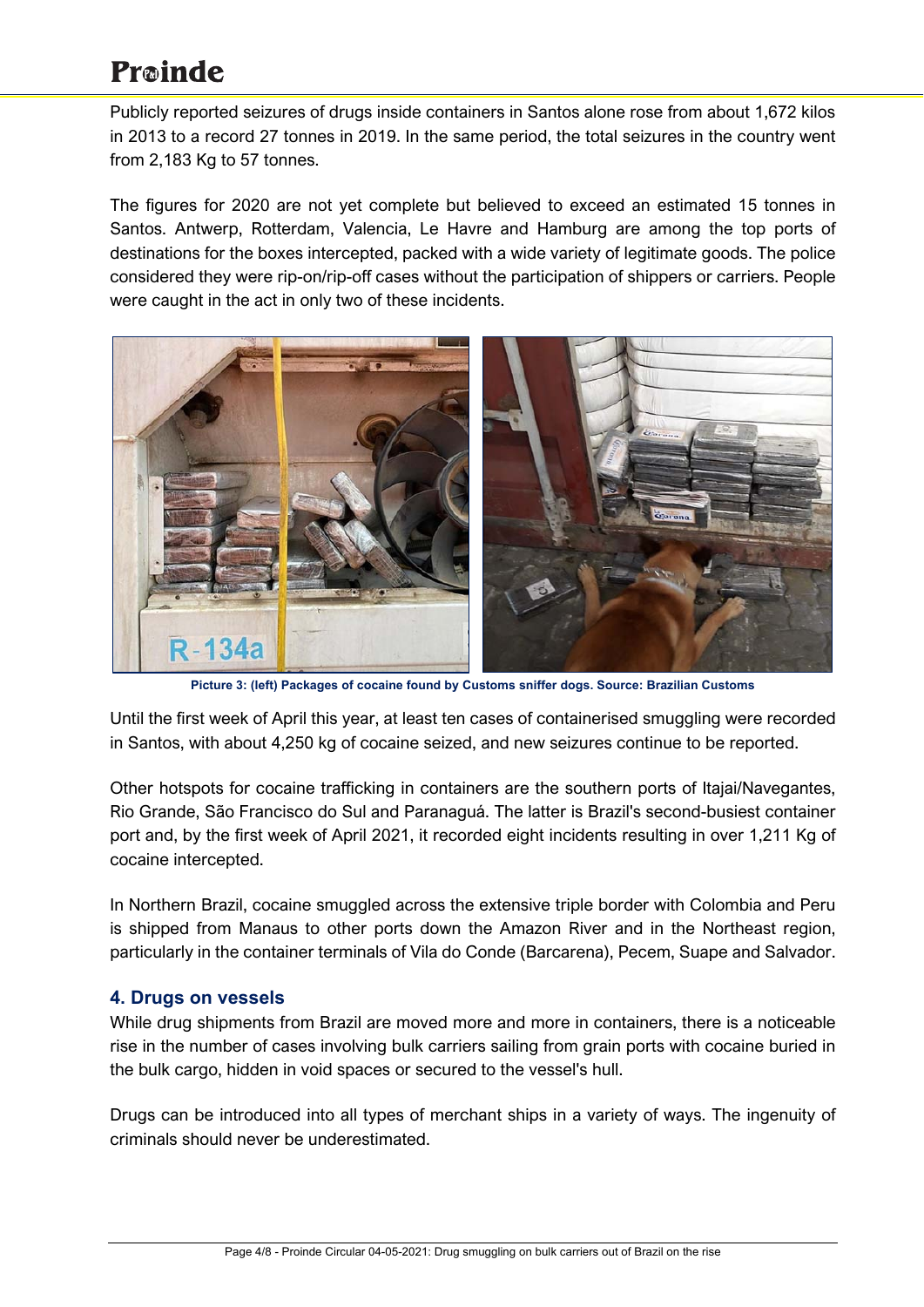Items can be brought aboard vessels by stevedores, officials, and contractors, sometimes with the complicity of crewmembers, and hidden in seldom-used compartments or anywhere of difficult access. When the ship arrives at its destination, a port worker associated with the smugglers, or a crewmember, carries the drugs down the gangway ladder or drop them off in the sea in a specific coordinate for them to be retrieved by small waiting boats.

Smugglers also conceal larger amounts of illegal substances with or within any cargo (breakbulk, solid bulks, vehicles), provisions, spare parts, and in any compartment on the vessel's deck, cargo holds, tanks, machinery space and crew quarters for subsequent collection ashore, with the necessary assistance of corrupt port workers or officials. **Picture 4**



**Picture 4: (left) drugs concealed in plywood shipment; drugs in bagged cargo. Source: Brazilian Customs** 

Unlike drugs smuggled inside containers that have neither been packed nor sealed by the carrier, drugs discovered inside the vessel tend to shift the risk of detection – and the resulting criminal liability – to innocent third parties, usually the crew. Drug cases invariably cause significant disruptions to the vessel's operation, even if there is no evidence that the attempted smuggling had the connivance or knowledge of the master, officers and crew.



**Picture 5: diver retrieves cocaine packages from vessels' hulls. Source: Hellenic Coast Guard/ Brazilian Customs**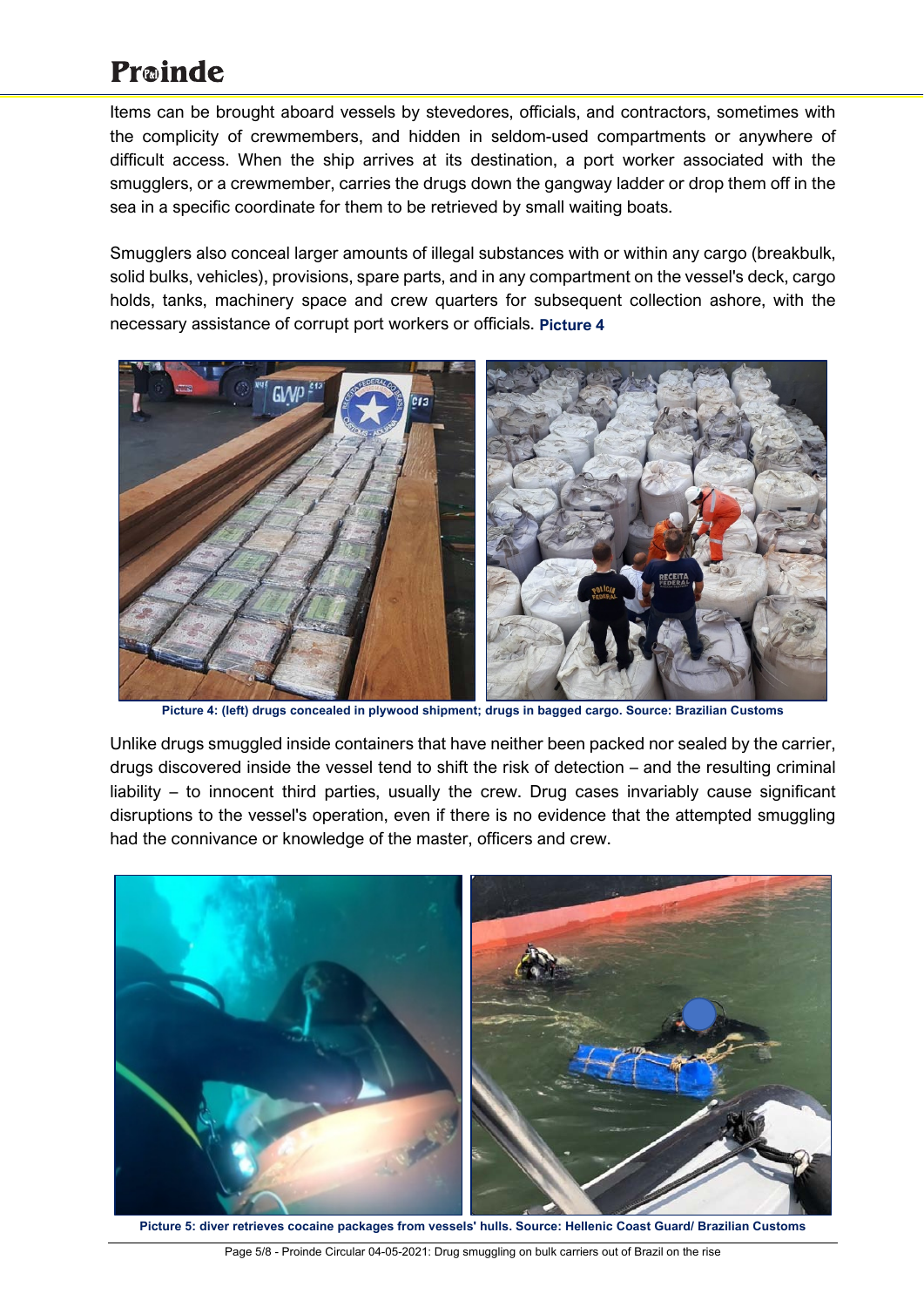In a daring developing trend in South American ports, well-trained covert divers reach the bottom of the vessel to attach waterproof packages full of cocaine to the hull surface below the waterline or structures such as sea chest, propeller bracket, rudder space and thruster fittings. Associate divers retrieve the illegal items at the port of destination. This method can take place at anchorage areas or alongside a berth during cargo operations. **Picture 5**

# **5. Liabilities**

While possession and cultivation of drugs for personal use in Brazil has been decriminalised, public consumption is punishable with warnings on drug effects, community services for up to 10 months and attendance to educational courses and programs. The penalty for those convicted of drug trafficking ranges from 5 to 15 years in prison, plus a fine and attendance to resocialisation programs. Foreigner offenders, including legal residents and visiting seafarers, may be deported on short notice.

Vessels transporting drugs in Brazil may be detained and searched during criminal investigations by competent authorities. Shipmasters retain overall responsibility for the vessel's security and crew's safety. They and their officers and crews may be questioned as witnesses, indicted or taken into custody, with the right to legal assistance. Cargoes, vehicles and containers involved in drug smuggling may be seized as material evidence, confiscated and forfeited.

The apportionment of liability between shipowners and the charterers of a vessel carrying illicit substances is typically resolved through an express contractual provision in the form of clear "antidrug" clauses inserted in the charter party. The off-hire clauses in the C/P determine the period of delay that generally occurs following the discovery of drugs.

The absence of explicit contractual provisions can give rise to complex disputes; however, the owner usually accepts liability for the losses and costs arising when the master, officers or crew are accomplices or when drugs are found in their possession or belongings. On the other hand, if the drugs were loaded with cargo or containers, liability tends to rest with the charterer.

C/P provisions for drugs found outside the vessel, as on the hull below the waterline, are uncommon as this modality of smuggling is somewhat recent. The tendency is that charterers assume liability because they directed the vessel to the port where the illegal substance was planted. Furthermore, they are contractually responsible for exercising utmost care and due diligence to prevent unmanifested narcotic drugs from being loaded or secreted on the vessel.

# **6. Preventive measures**

The owners and operators of vessels trading in Brazil must ensure that the Ship's Security Plan (SSP) is regularly reviewed and updated. The crew must be sufficiently vetted, trained and aware of the risks involved. They must be confident that procedures in place are adequate to prevent unmanifested drugs from coming on board and, to the extent possible, from being unwittingly attached to the vessel's structure.

Brazilian ports typically operate under Security Level 1 of the ISPS Code, which requires minimum protective security measures. Nevertheless, the master and crew should consider all national ports areas of potential high risk of contamination with illicit drugs to be on the safe side.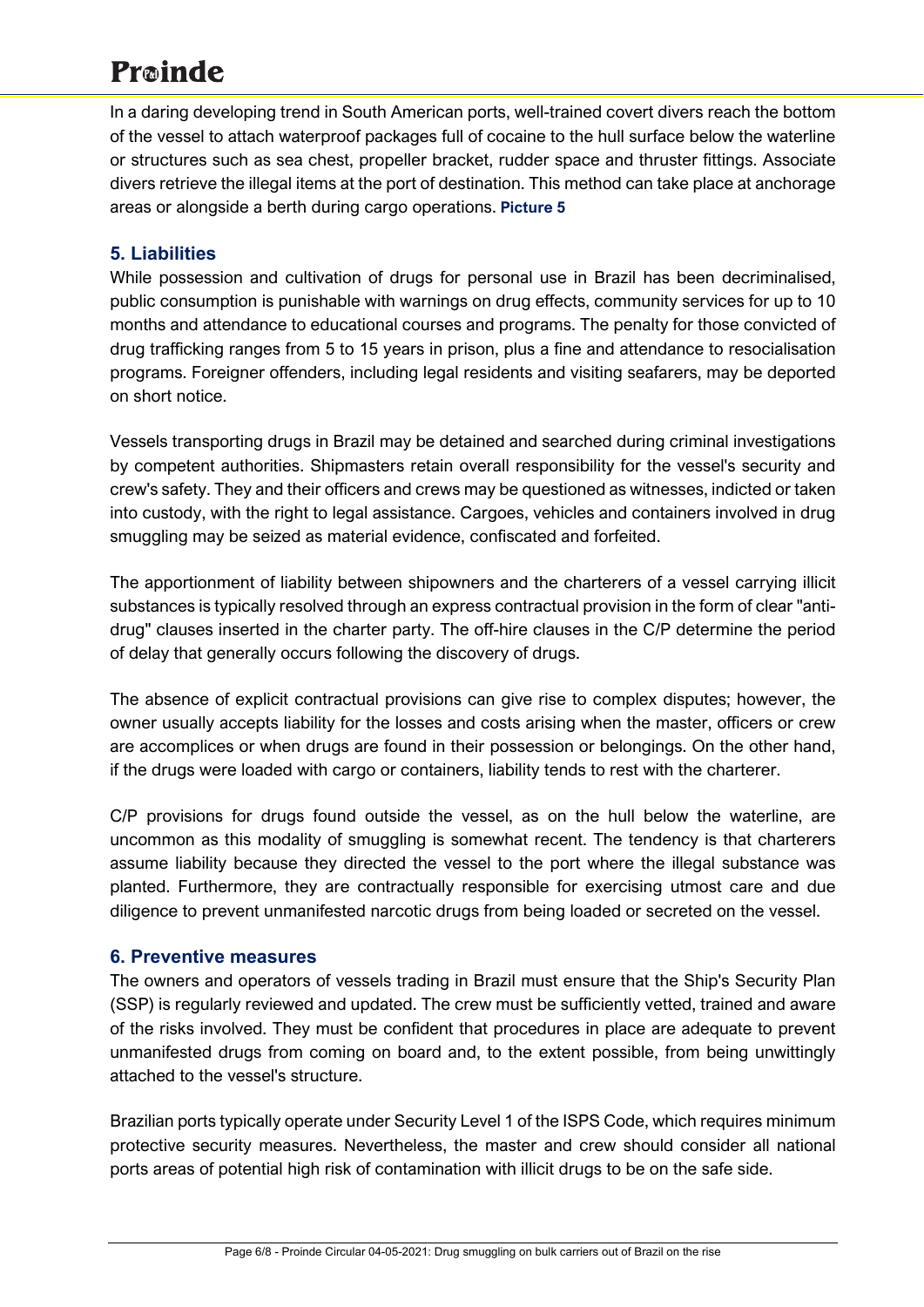There are many precautions that masters, officers and crews can take to increase the level of shipboard security, including:

- Learn and identify, ideally from the Port Facility Security Officer (PFSO), the level of security in place, CCTV coverage available, local risks and communication channels
- Illuminate the deck area, access points and overside of the vessel while in port or at anchor during hours of darkness
- Secure and lock areas such as accommodations and deck stores and strictly monitor the activities of stevedores, contractors and other visitors
- Maintain the shoreside gangway ladder well-guarded at all times and the seaside ladder stowed and secured in place and conduct regular patrols on deck and access areas
- Keep a log of personnel visiting the vessel (including stevedores and other port workers) and ensure that visitors wear adequate PPE
- Conduct bag checks at entry and exit at random and whenever there is suspicion about the items carried by visitors and port workers
- Search breakbulk volumes and the interior of vehicles and empty containers
- Check the integrity of seals and the structure of full containers
- Keep a lookout on the working hold not only to ensure that the cargo is in apparent condition but to ensure that no objects are loaded with the cargo or thrown into the hold
- Keep stevedores and other shore personnel away from crew quarters and non-working cargo holds, which should remain closed
- **Log the activities of service barges moored alongside the vessel**
- Monitor small crafts and workboats lying in the vicinities and look for bubbles of divers. Illuminate suspicious crafts and underwater activities with floodlights
- Take photos of the top of the stow of bulk cargo immediately after loading and before closing the holds to record that no objects have been placed on the cargo spaces
- Arrange sealing of the cargo holds by independent surveyor upon completion of loading of solid bulks. Arrange unsealing of cargo holds by independent survey at destination
- Carry out a full search on the vessel and cargo to look for suspicious packages and bags before leaving a port or shifting to another berth in the same port
- **Arrange an underwater inspection if there is suspicion or information that drugs may have** been sneaked into the vessel's bottom. Invite the PFSO and the charterer to participate in the exercise

In addition to the port watchmen regularly hired from the unions, the shipowner is entitled to employ security companies, provided that the Federal Police, Maritime Authority and local Port Authority accredit them. However, we are not aware of companies with specific expertise in ship security and search, let alone sniffer dogs familiar with the shipboard environment. In any case, these services would probably not be cost-effective and would be available only in most developed ports. Furthermore, such a novel initiative could lead to misinterpretations by the competent authorities about the good intention of the vessel's interests in contracting these services. It is a function of the State to prevent and combat illicit drug trafficking, smuggling and piracy, through the Federal Police and Customs Authorities, which have been reasonably effective in their task in the face of the formidable challenge the problem poses. Therefore, the prospect of resorting to private security companies, at this stage, should be subject to further thoughts.